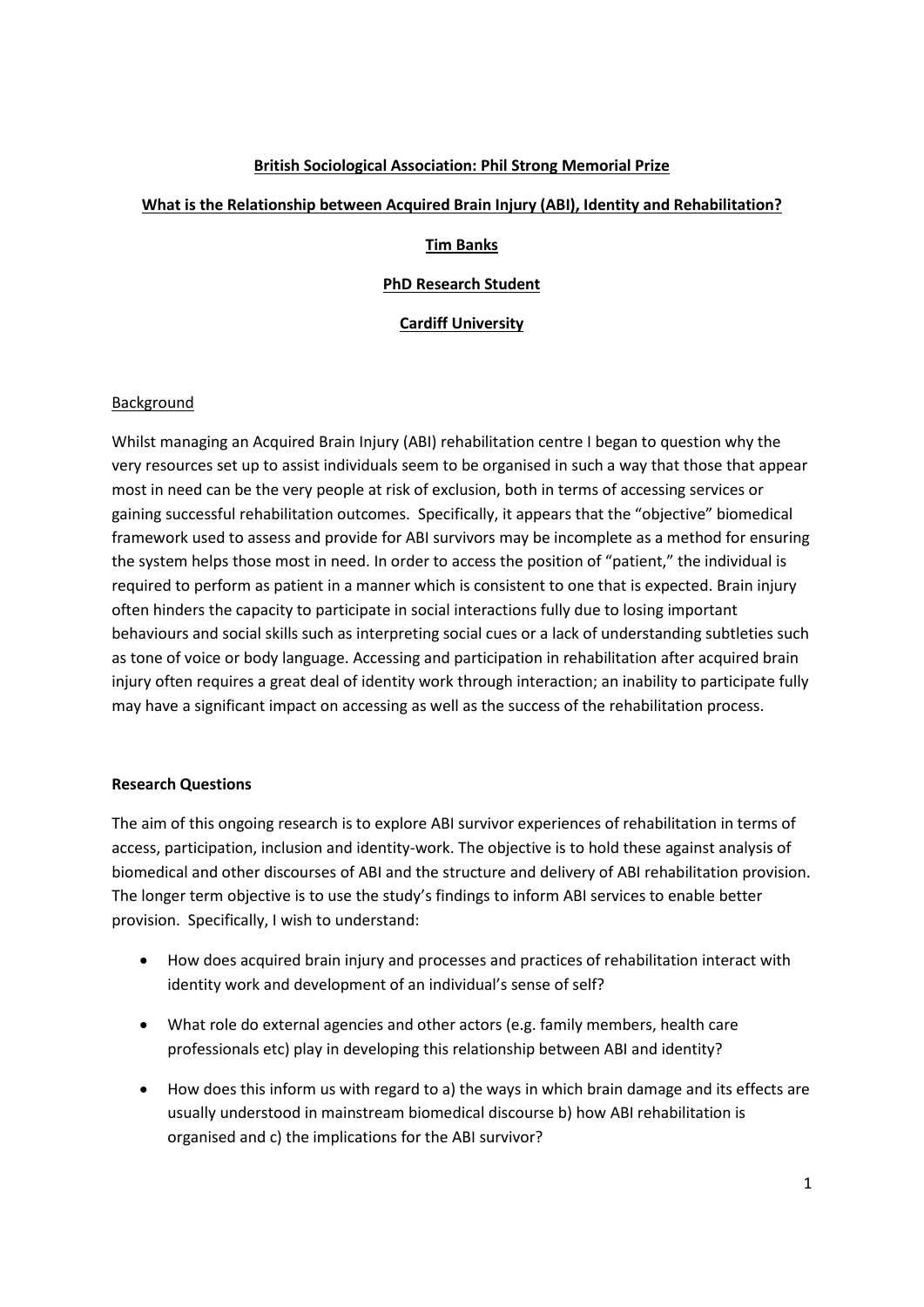## Methods

Data generation for this research has involved analysis of discourses on ABI, including in neurophysiology and health and social policy. These are considered alongside the following methods:

- Questionnaires to establish services used in ABI rehabilitation and attitudes towards them. These are being completed by survivors at different stages of their rehabilitation. This can range from those who have been in the rehabilitation hospital for only a couple of days to those who have been post injury over 20 years.
- Non-participant observations of rehabilitation practices, goal planning meetings and clinics to observe interactions within the rehabilitation setting. This includes observations in the acute setting of the hospital, on the wards at a specialist rehabilitation hospital, attending multi disciplinary team meetings, staff meetings, occupational therapy sessions, physiotherapy sessions and community brain injury team groups and classes.
- Semi structured Interviews with brain injury survivors, family members and health care professionals to explore attitudes and assumptions from the observations further.

This design will enable multiple perspectives on the issues under study together with cross-checks and balances in analysis as data generated by each method informs the others.

### Implications

This research draws together an Interactionist perspective on identity and institutional processes with critique of biomedical discourse and health care organisation and practice. It hopes to make a theoretical contribution to the sociology of biomedicine and health care organisation, as well as work which investigates the body, identity and disability, particularly hidden disabilities such as those connected with brain injuries. The practical implications of this research would inform decision makers as to what extent identity work and participation underpins the success of the overall rehabilitation process.

### Progress to date

After gaining NHS ethical approval and having completed an extended literature review I am currently half way through data collection. Data collection began in February after an initial pilot study. Questionnaires were distributed through a community brain injury team and through a charity that provides services for acquired brain injury survivors and their families. However, these have continued to be distributed through different avenues as field work has continued.